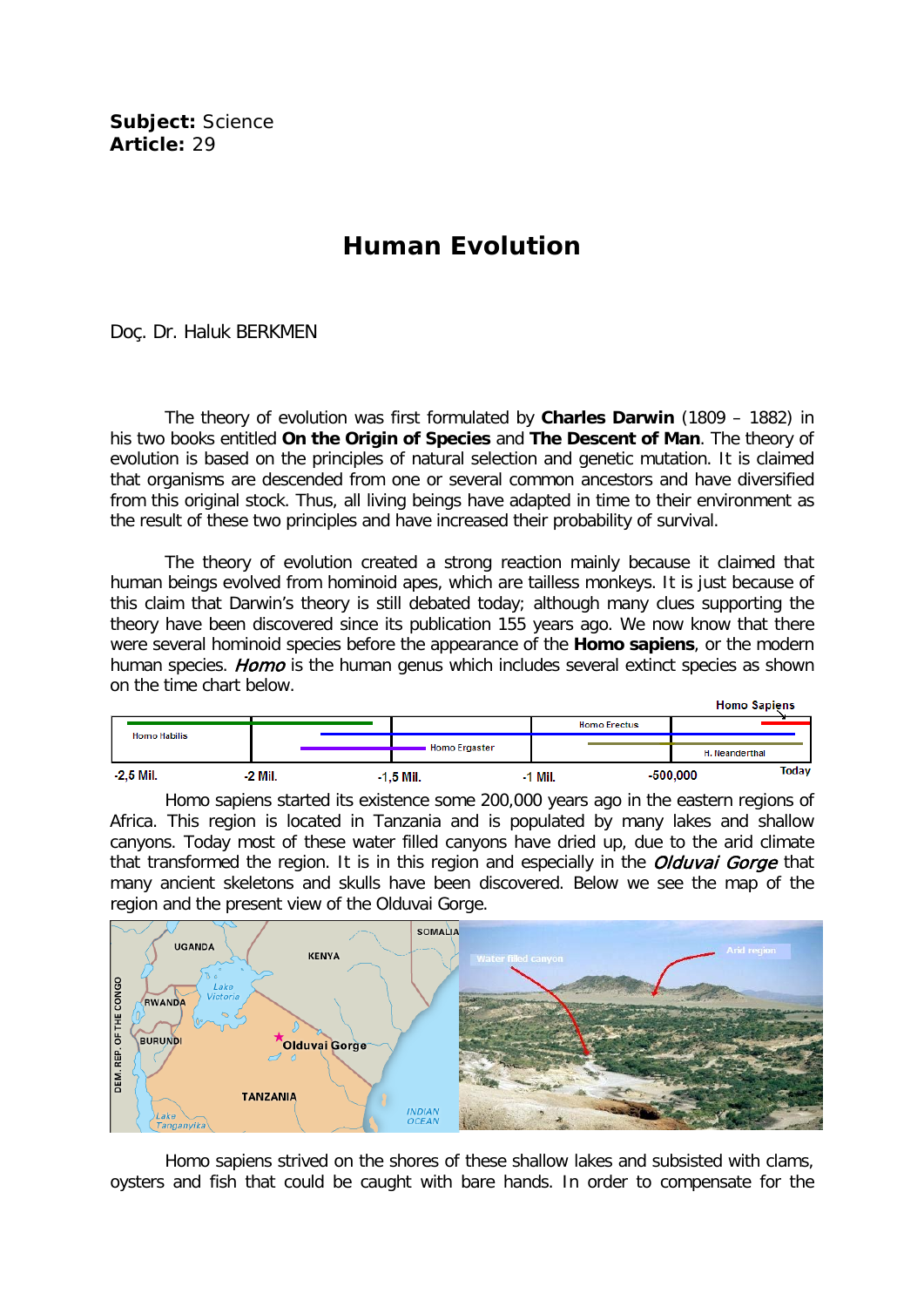bending of light underwater these creatures needed agile hands that could grab and a good coordination between the eyes, the hand and the brain. Their hands had to transform from monkey hands that held branches to hands that could snatch and tear away. They also had to stand on two feet inside the water for a very long time, in order to observe the edible creatures that lived underwater. As the result of walking and standing in water, after many generations, their feet anatomy changed and the fur on their body gradually disappeared. Below we see the difference between the monkey and the human hand and foot.



**Orangutan** 

**Chimpanzee** 

**Human** 

**Monkey Human** 

The four fingers of the monkeys are longer than the human fingers. They are better adapted for holding and hanging from a tree branch. But the human hand, with a longer thumb is better adapted for grabbing and snatching. The monkey foot with its separation of one toe from the others is better adapted for climbing a tree, while the human foot is better adapted for walking and jumping. Early humans developed bipedalism in water because it gave the advantage of standing upright and using the arms and hands for gathering and hunting underwater animals.





Their first weapon was a simple stick that could be used for piercing shellfish and small fish. This method is still used today as can be seen on the left. This stick became an important tool in the life and development of the early humans. It served not only for hunting small sea and terrestrial animals, but also for keeping the carnivorous predators at a distance. This stick was the first and most important invention of the Homo sapiens that allowed them to survive when the climate and the living conditions changed in the region.

About 120,000 years ago that the climate around the lakes of Tanzania changed drastically and the small lakes as well the canyons started to dry up. Lake animals became scarce and the small amount of remaining shellfish did not suffice to feed the entire group of lake-dwelling Homo sapiens. On the left we see such an early human holding his most important weapon, which gave him the self confidence and courage to leave the region and travel long distances.